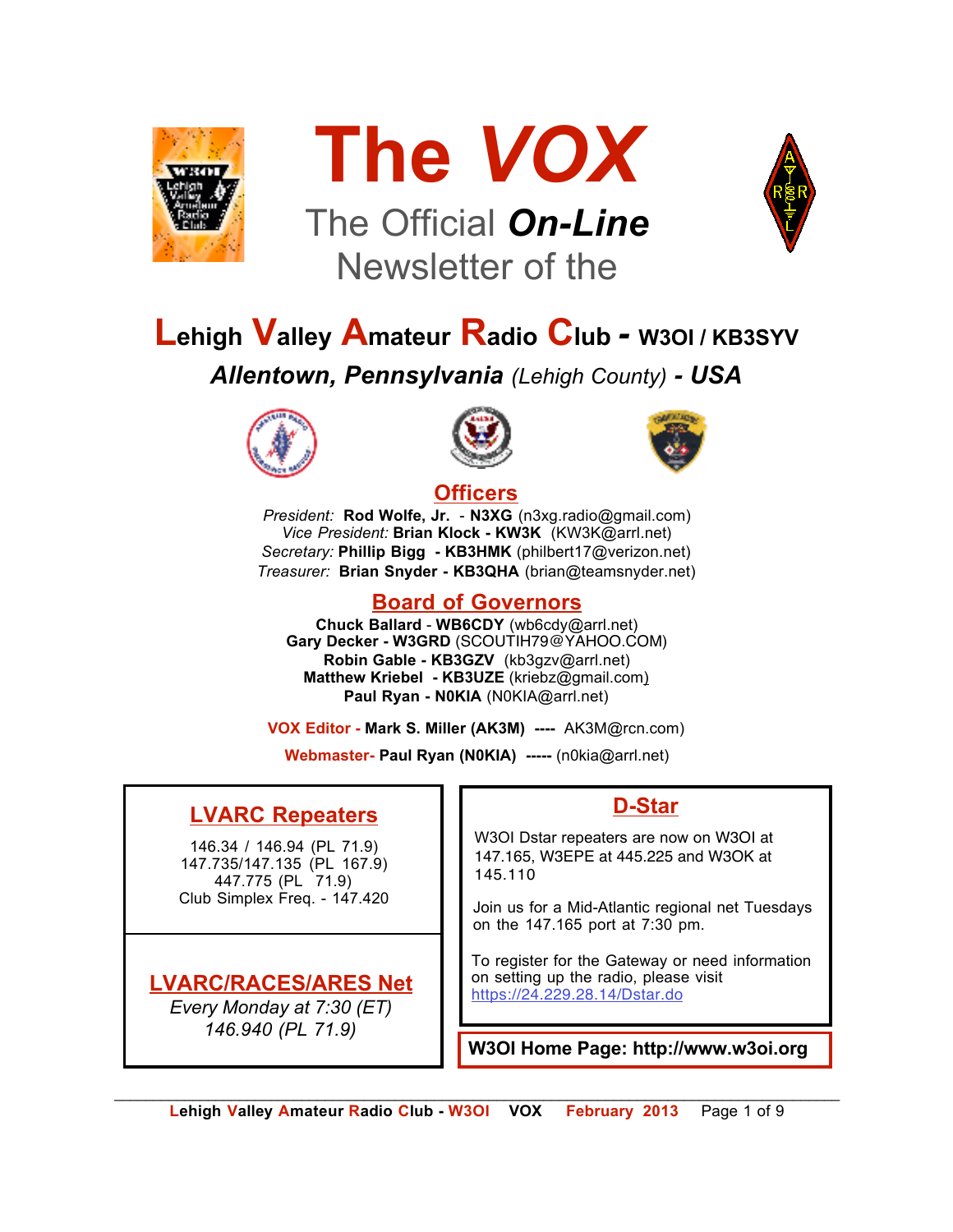# *Contents for February 2013*





**Newsletter submissions can be sent to Mark (AK3M) at AK3M@rcn.com**

**Your submissions can be text and/or graphics.**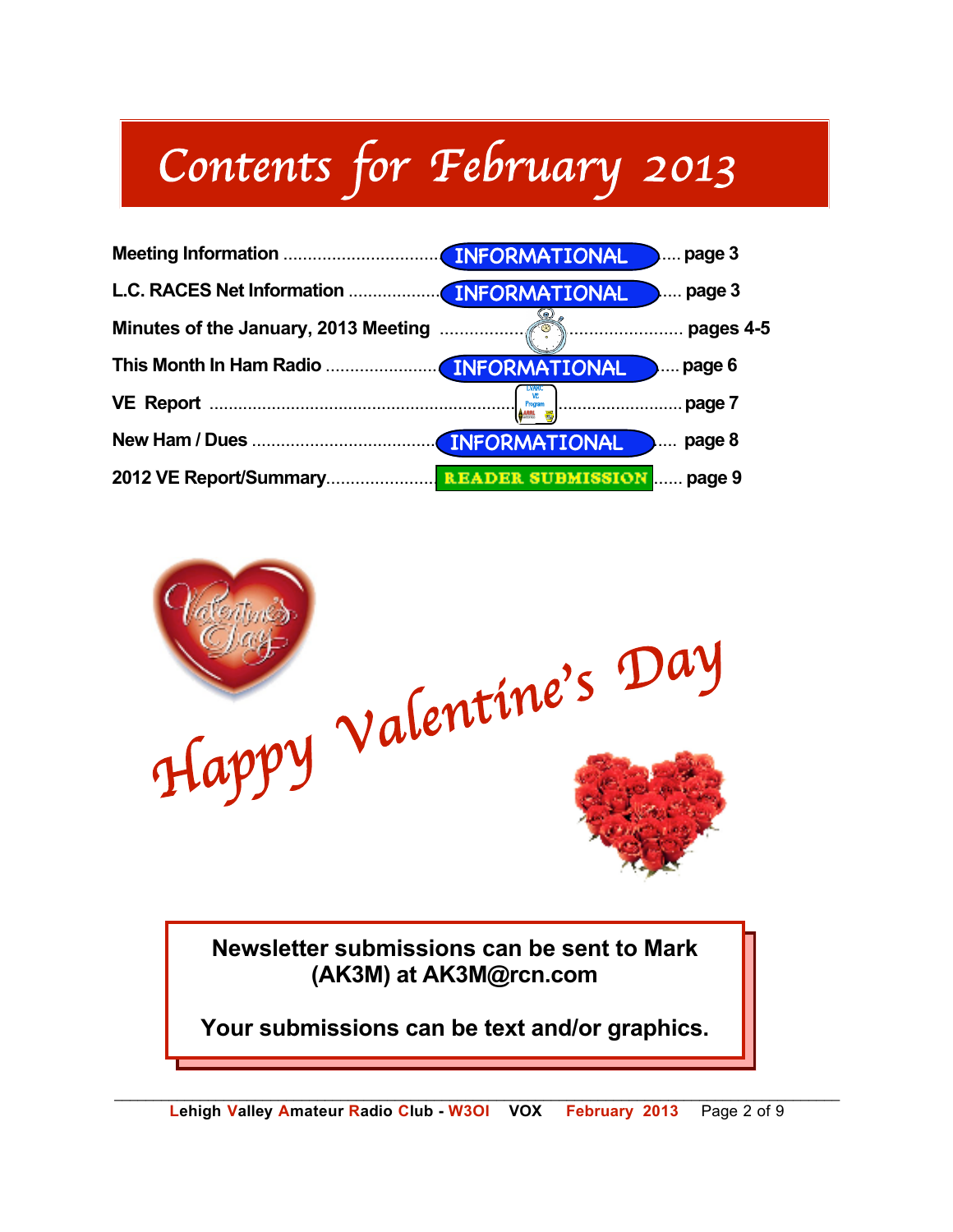

**The February, 2013 LVARC meeting will be held on February 5, 2013 at the Tri Clover Fire Company at 7:30.**

# **LVARC / RACES NET**

**Don't forget to check into the Monday Night LC/LVARC/RACES Net on 146.94 (PL 71.9) with an alternate frequency of 147.735/147.135 (PL 167.9) The Net begins at 7:30 pm local time (ET).** 

> *Many* **club announcements will be heard there !**

| <b>Month</b>                                                                                                                                              | Number of<br>Check-In's                                                   | <b>Monday Night RACES/ARES Check-In Summary - 2012</b><br><b>Number of</b><br><b>Nets/Mondays</b>              |  |
|-----------------------------------------------------------------------------------------------------------------------------------------------------------|---------------------------------------------------------------------------|----------------------------------------------------------------------------------------------------------------|--|
| January<br>February<br><b>March</b><br><b>April</b><br>May<br>June<br>July<br><b>August</b><br>September<br>October<br><b>November</b><br><b>December</b> | 113<br>104<br>97<br>105<br>45<br>100<br>110<br>94<br>74<br>98<br>97<br>81 | 4<br>5<br>5<br>$\overline{2}$<br>ish Cour<br>CIVIL EMERCENC<br>4<br>Pennsylvania<br>5<br>4<br>3<br>4<br>4<br>3 |  |
| <b>REMEMBER:</b><br>Registration for the monthly test session, must be<br>made NO LATER THAN THE                                                          |                                                                           |                                                                                                                |  |
|                                                                                                                                                           |                                                                           | <b>SUNDAY BEFORE THE TEST!</b><br>Contact Mark (AK3M) at AK3M@rcn.com<br>or call 610-865-9183                  |  |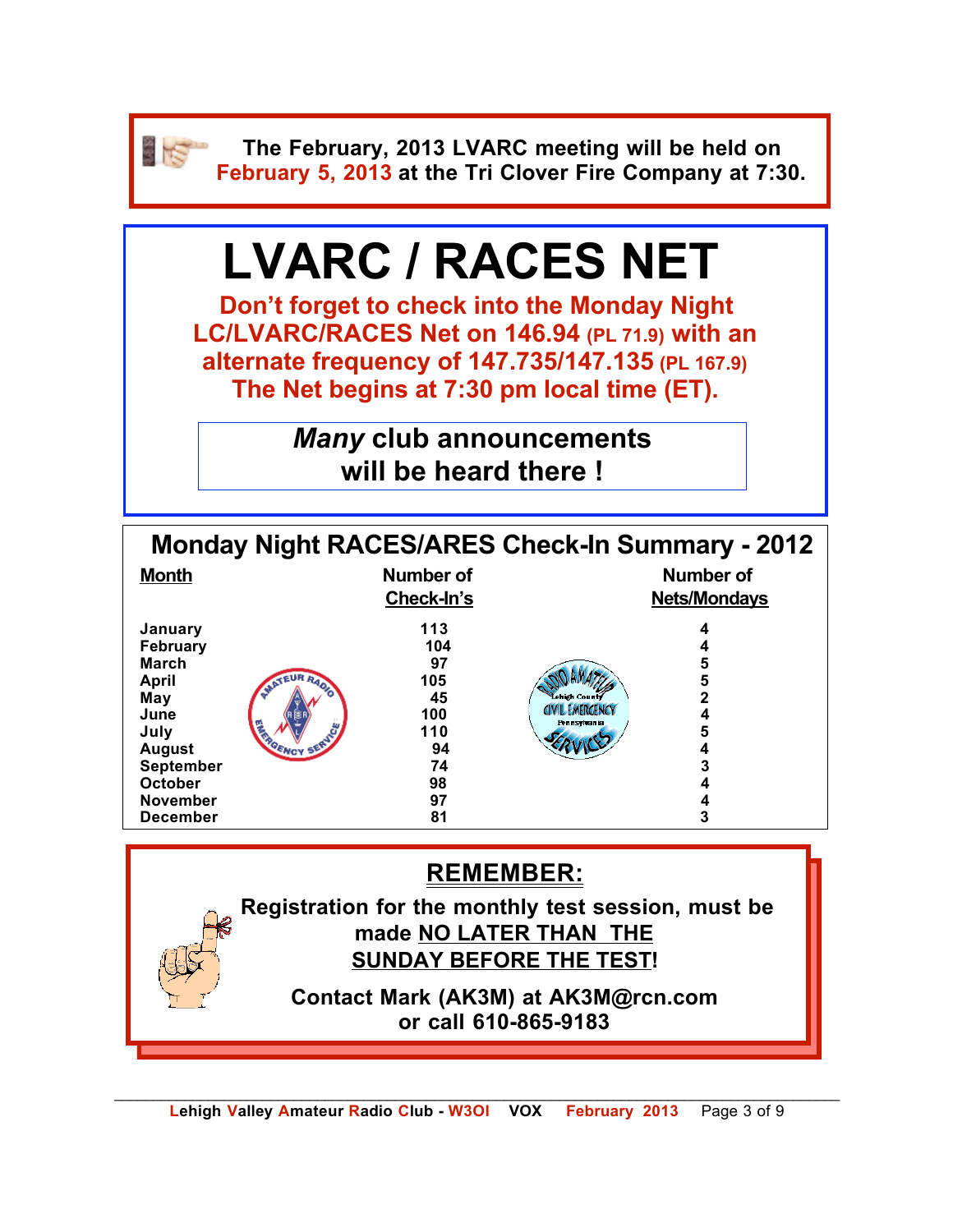## **Minutes of the January, 2013 LVARC Meeting** de - Phil (KB3HMK)

The meeting was called to order by President Wolfe at 1932 Hrs, (EST).

The meeting opened with the Pledge of Allegiance, and then a moment of silence was observed for Silent Keys.

There were a total of 17 members in attendance, and the club was joined by no guests. The following Board Members were present at the meeting: Rod – N3XG, Brian – KW3K, Phil – KB3HMK, Brian – KB3QHA, Robin – KB3GZV, Gary – N3GRD, Chuck – WB6CDY and Matt – KB3UZE.

#### **Corrections additions to the minutes:** None noted

Approved by: Gary – W3GRD Second by: Robin – KB3GZV Carried (Y/N) Y

#### **Treasurer's Report:** (Brian – KB3QHA)

Starting Balance: \$4,129.68 Ending Balance: \$4,233.87 Approved by: Chuck – WB6CDY Second by: John – AB3LZ Carried: (Y/N) Y

#### **Committee Reports:**

**Repeater:** The 94 repeater antenna is being fixed. During Hurricane Sandy, it got moved out of position. No problems with the repeater. Lehigh County will fix it.

**Program:** Tonight's program will be Chris (N3RPV) and he will be doing a demo of the Moto-Turbo radio system. The next activity night is January 22. It will be on the Buddy Pole system. Members will what the system can do and be able to assemble it with the different attachments.

**Volunteer Examiners:** At the December 21, 2012 LVARC test session, two tested and two passed. CONGRATULATIONS to David Shoap who earned his Technician license and Joel Rubincam (KB3OZC) who upgraded to General. David received his call, KB3ZTK on December 28, 2012.

(Minutes cont. on page 5)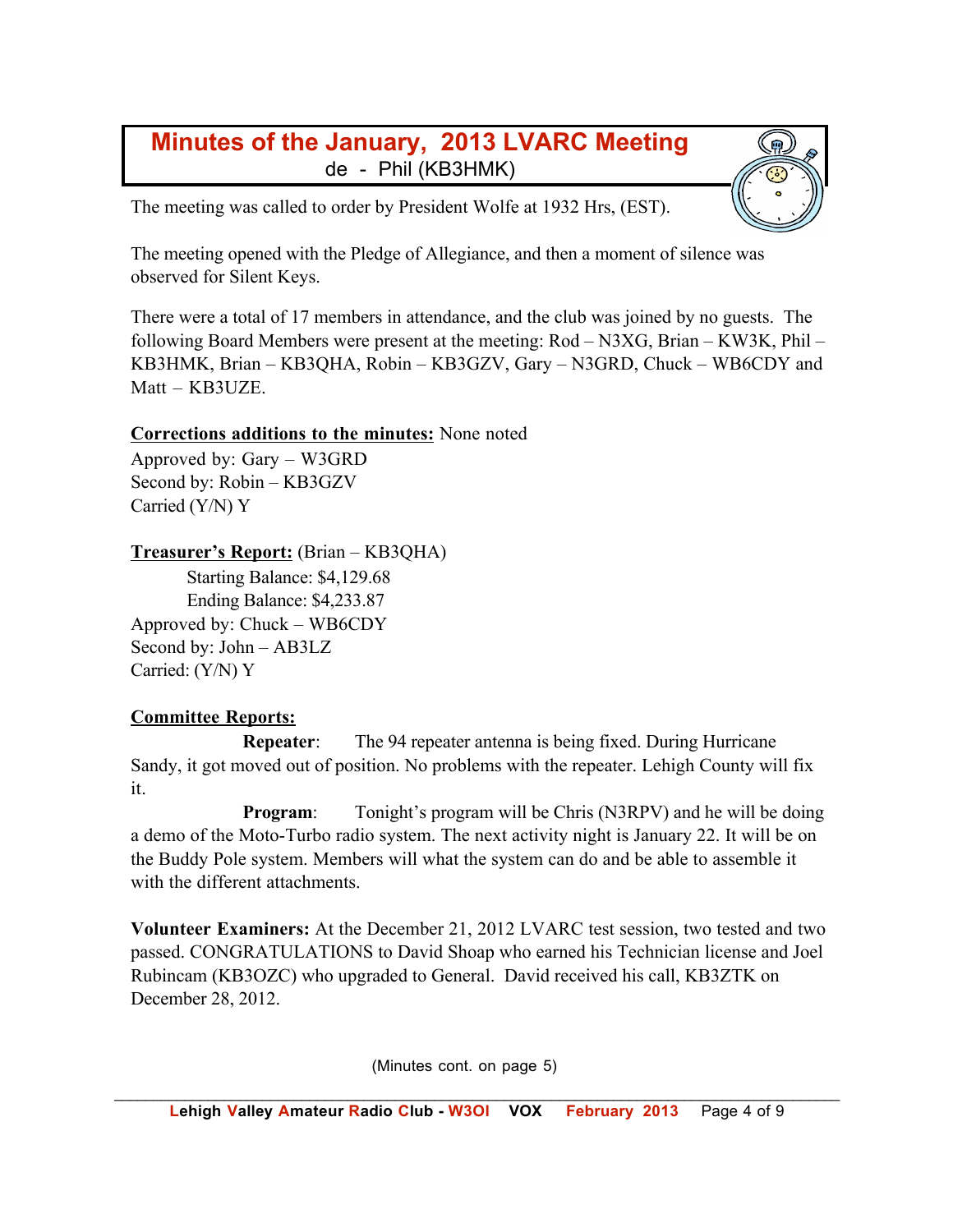**Old Business**: Donations with letters were sent to the Lehigh Valley Chapter of the Red Cross and Tri-Clover Fire Company. This is for the use of there facilities.

Rod did an amateur radio demo for a Tiger Cub Pack in Catasaqua. The kids were very enthused and had many questions. The parents were also interested. Rod thanked Brian (KW3K) and Chuck (WB6CDY) for helping out. If any member knows of a Cub pack or Scout troop that would like to learn amateur radio, let Rod know.

New Business: Rod welcomed the new board members. Chuck (WB6CDY) and Matt (KB3UZE) will be joining the board this year. Rod would like to have a board meeting on February 7 if everyone's schedule is good.

Due to Hurricane Sandy and the printer not having power, North Catty Fire Company was not able to do a holiday raffle in December. So what they will be doing is a Tax Relief raffle. The drawing will be held on April 15, 2013 at 7 PM. The three prizes are \$1000, \$250 and \$100. Anyone interested in selling tickets, see Rod. He will also mail them to members who are not able to attend the meeting. Rod will mail them out, he only asks the club pays for the postage. Chuck (WB6CDY) made the motion to have the club pay for the postage and Walt (KE3SP) seconded it. The motion passed.

Phil asked if we want to do another dinner get together this year. The members were in agreememnt. It was suggested to have it at the new Golden Corral in Whitehall. Phil will check to see if they have a room and if there is any fee. A tentative date of February 19 is scheduled. More info to follow.

#### **New member applicant:** Joe Post – KB3TOD

New Members Motion to Accept by: John – AB3LZ Second by: Robin – KB3GZV Carried (Y/N) Y

The LVARC Monthly Business Meeting Closed at 1955 hrs, (EST.) Motion by: Chuck – WB6CDY Second by: Brian – KW3K In favor: Y

Respectfully Submitted de KB3HMK, Secretary.

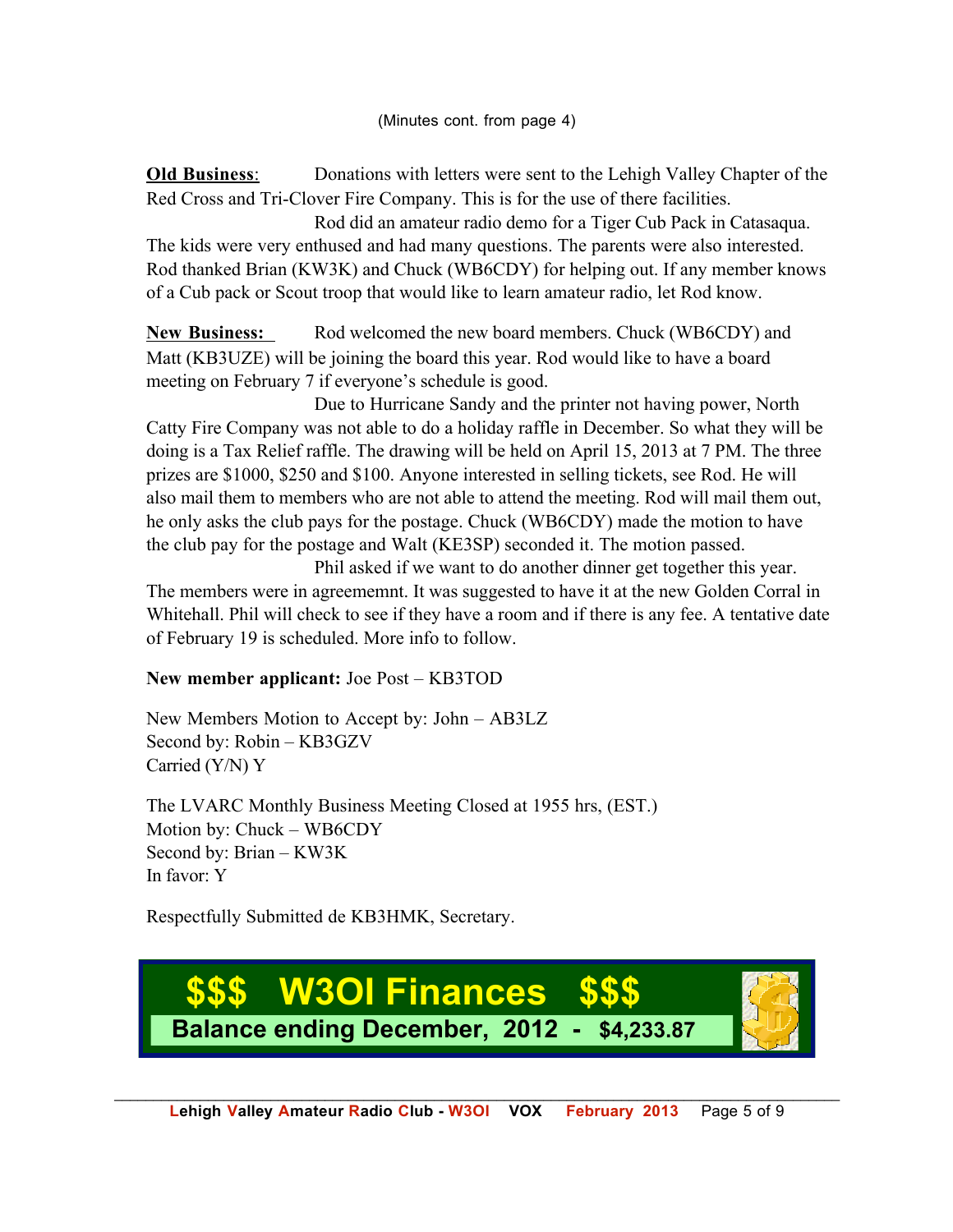# **This Month In Ham Radio**



**Lehigh Valley Amateur Radio Club - W3OI VOX February 2013** Page 6 of 9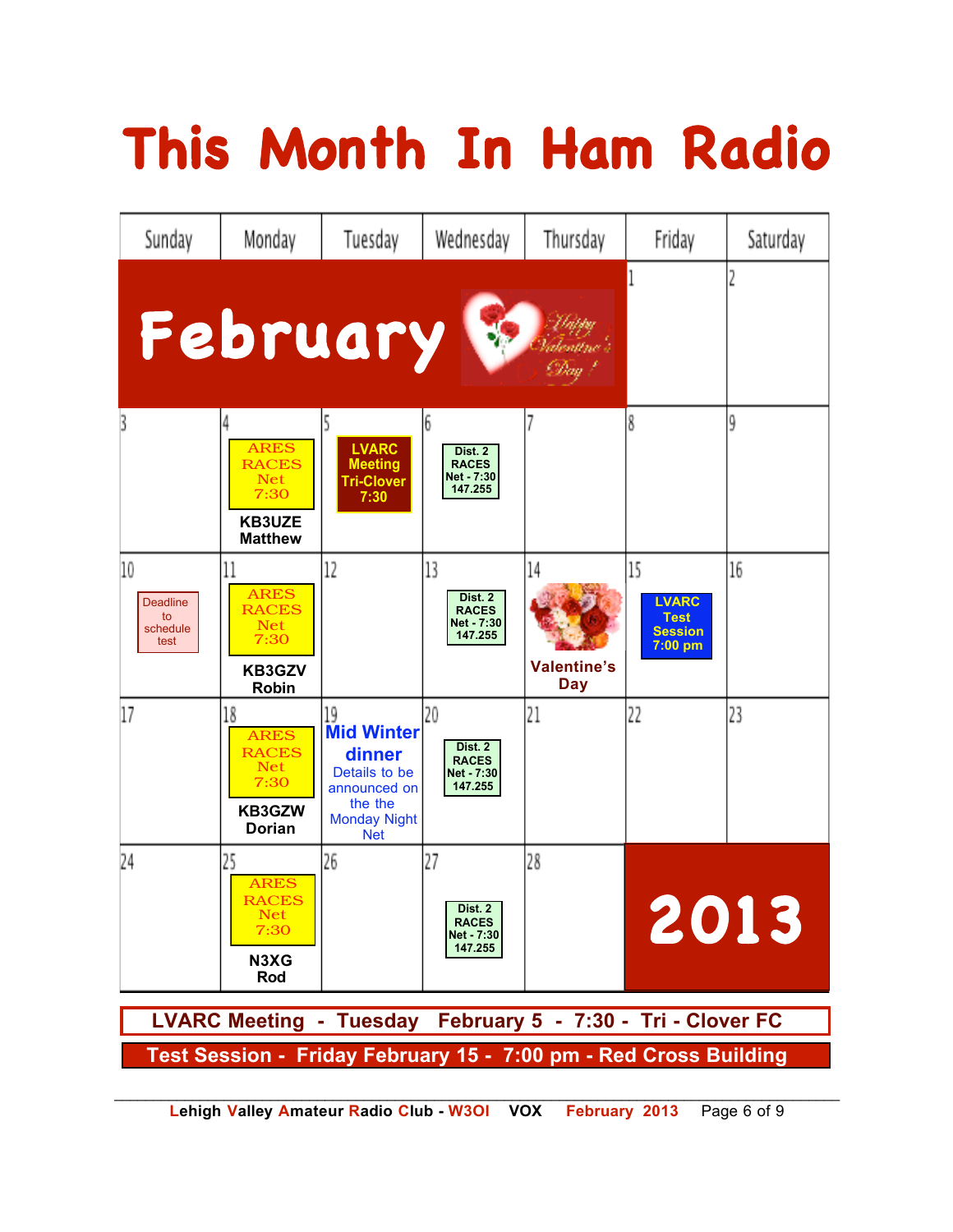## LVARC Activities/Events **Mark your Calendar PRINT, CLIP and POST**



 **Monday February 4 --- LC RACES/ARES Net - 7:30 pm (146.94) Tuesday February 5 --- LVARC Meeting (7:30 - Tri Clover FC) Sunday February 10 --- Deadline to schedule for license exam Monday February 11 --- LC RACES/ARES Net - 7:30 pm (146.94) Friday February 15 --- LVARC Test Session (Registration required) Monday February 18 --- LC RACES/ARES Net - 7:30 pm (146.94) Tuesday February 19 --- Mid Winter Dinner (Details to be announced on Net Monday February 25 --- LC RACES/ARES Net - 7:30 pm (146.94)**

**There may be additions and deletions to the above dates. Listen to the Monday Night Net, the newsletter and announcements at meetings for changes.**

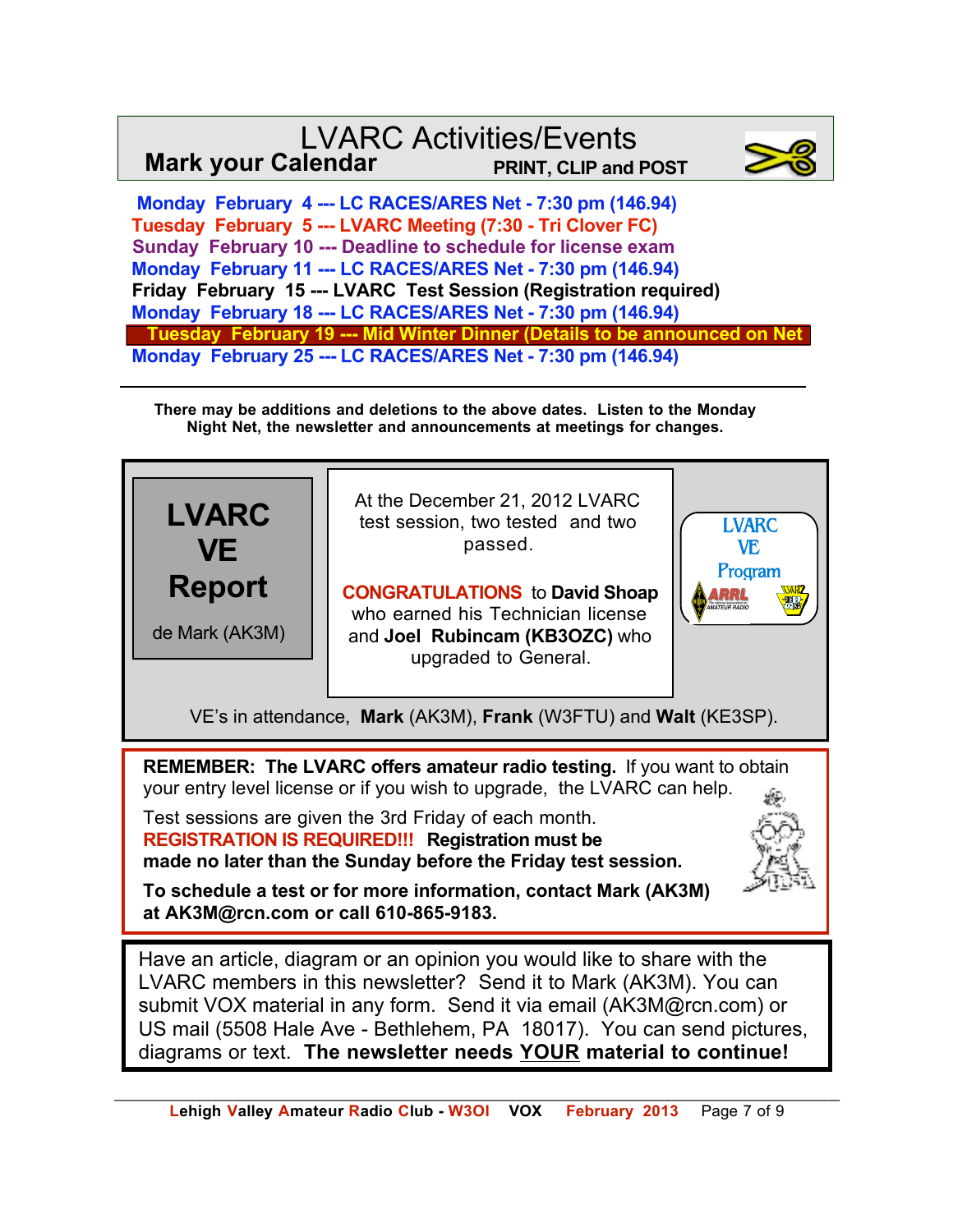

December 21, 2012, you have no excuse not to enter something for the newsletter! Send your submission to Mark (AK3M). You also have no excuse not to volunteer for an ARES event this year!

*\_\_\_\_\_\_\_\_\_\_\_\_\_\_\_\_\_\_\_\_\_\_\_\_\_\_\_\_\_\_\_\_\_\_\_\_\_\_\_\_\_\_\_\_\_\_\_\_\_\_\_\_\_\_\_\_\_\_\_\_\_\_\_\_\_\_\_\_\_\_\_\_\_\_\_\_\_\_\_\_\_\_\_\_\_\_\_\_\_\_\_\_\_*  **Lehigh Valley Amateur Radio Club - W3OI VOX February 2013** Page 8 of 9

**The LVARC ARES needs your help in 2013!**